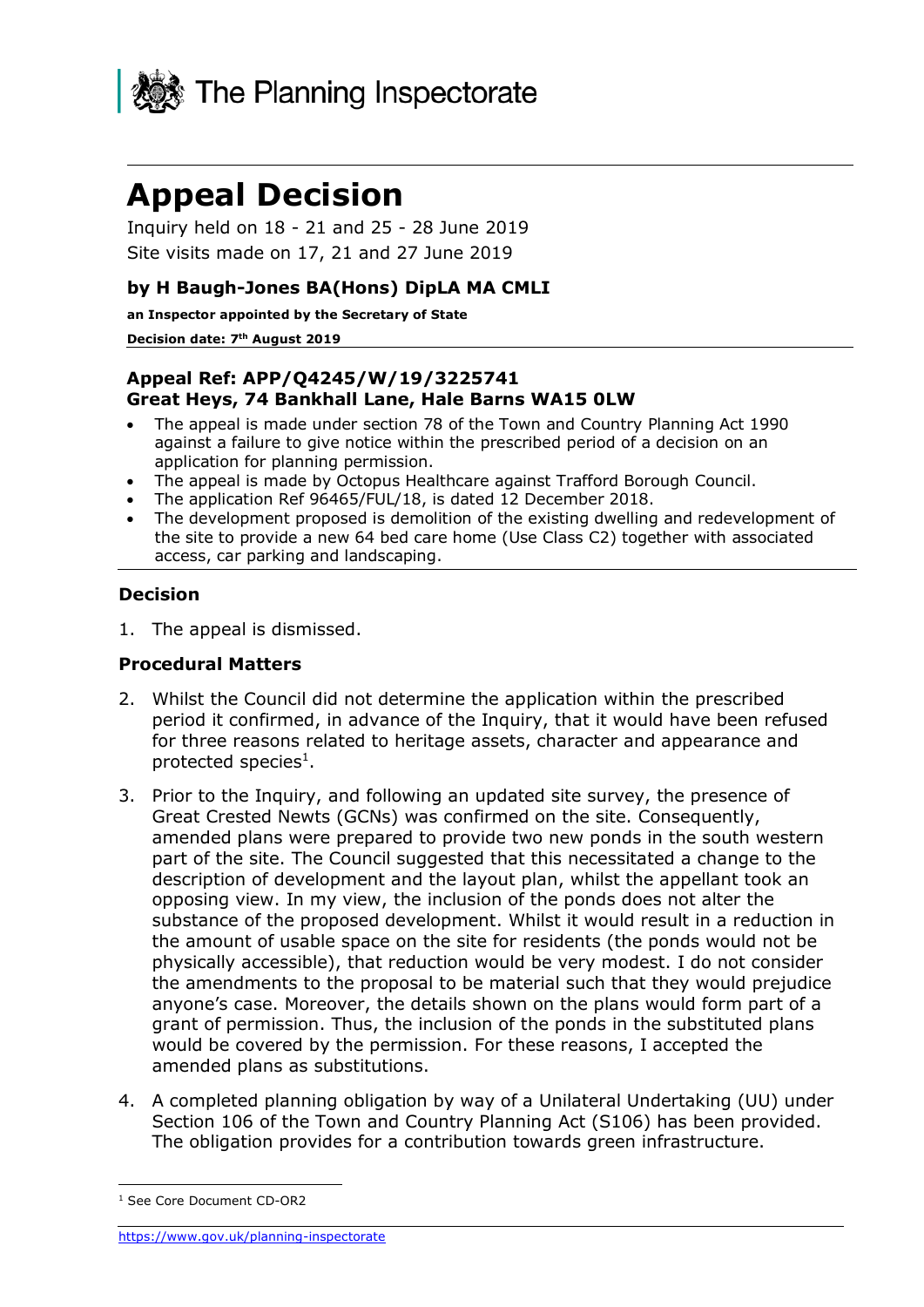- 5. My site visit on 17 June took place at Abney Court Care Home in Cheadle. This is operated by Care UK who are also intended to be the operator of the development subject to this appeal.
- 6. One of the witnesses to appear for the Council was unable to attend the Inquiry. With the agreement of the parties, I accepted her Proof of Evidence as a written representation that I have taken into account in determining the appeal.

# **Main Issues**

- 7. The main issues are:
	- The effects on the proposal on the character and appearance of the area;
	- Whether it would provide satisfactory access to shops and services;
	- Whether it would provide acceptable living environment having regard to amenity space and the model of care;
	- Whether it would preserve or enhance the character or appearance of designated heritage assets including the South Hale Conservation Area and the Grade II listed Bank Hall; and
	- the effects on protected species.

# **Reasons**

# *Character and appearance*

- 8. The appeal site lies immediately to the south of Bankhall Lane and is surrounded by fields on three sides and the wooded River Bollin corridor to the south. It is accepted by the Council and the Appellant that the site lies at a transitional point between the residential area to the north and the river valley.
- 9. When walking along the Public Right of Way (PRoW) from Bankhall Lane, there is some sense of the site's domestic character. However, the vegetation along the PRoW creates a tunnel effect which channels the view towards the wooded river valley and away from the site. The adjoining field to the west also provides the clear presence of an agricultural landscape. In my view, these rural elements are more definitive to the character of the local landscape around the site than the existing dwelling and its more domesticated plot. The overriding impression is that the site occupies a predominantly rural location.
- 10. The site is influenced by both the Wooded Claylands Landscape Character Type (LCT) and the Wooded River Valley LCT, the characteristics of which are set out in The Landscape Strategy Supplementary Planning Guidance (2004) (SPG). Therefore, there is a clear interrelationship between the site and these two LCTs.
- 11. The proportions of the site and its general ratio of built form to outdoor space are broadly reflective of many other residential plots along Bankhall Lane and in the surrounding streets. The proposed building would extend across the site and its edges would be close to the boundaries. The proposed amount of built form on the plot would disrupt the rural character of the local area and significantly diminish the transitional role of the site.
- 12. I accept that the proposed development would not be experienced in 'plan view'. Nevertheless, that does not justify a scheme that would be at odds with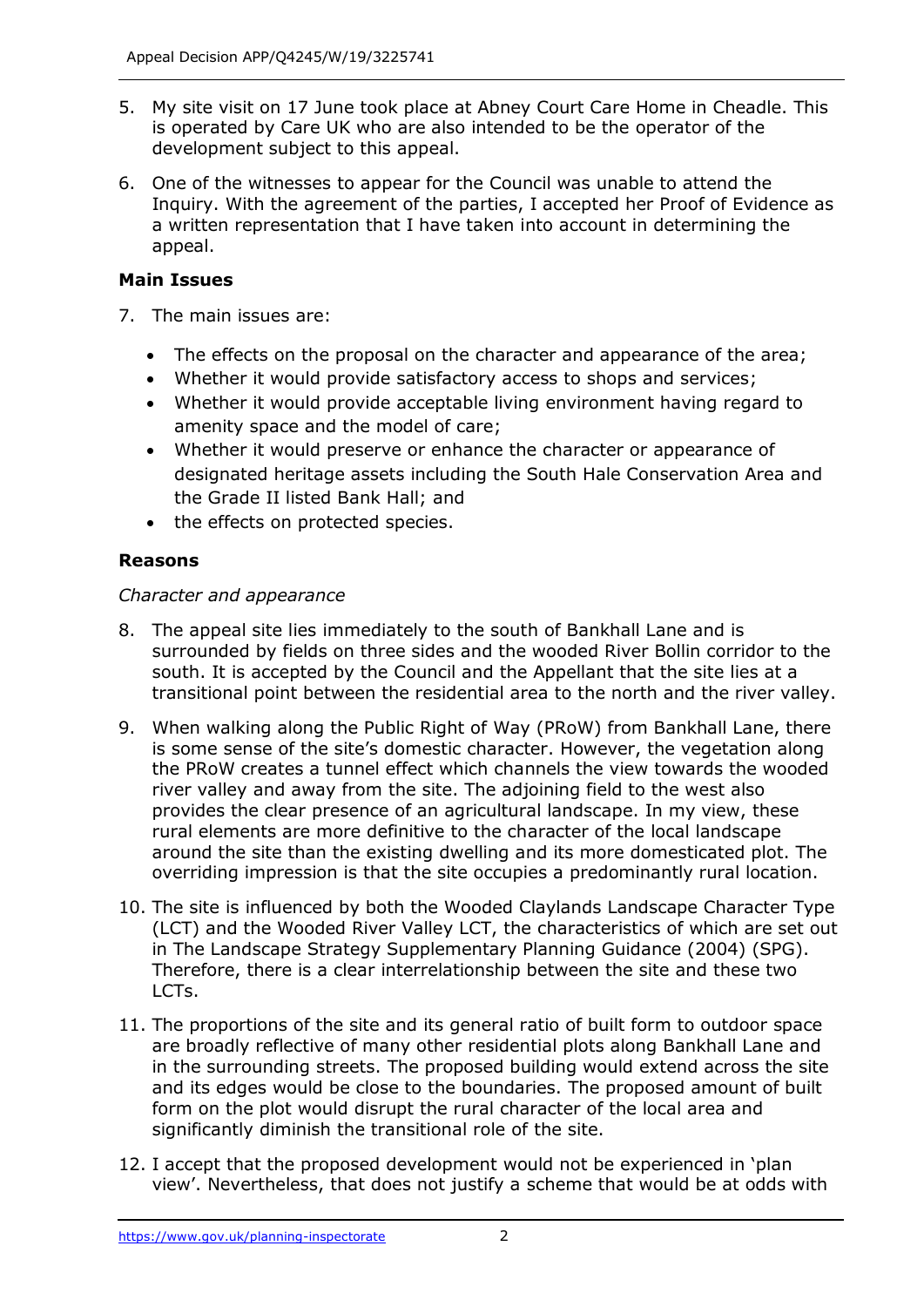the prevailing form of surrounding development and the landscape. Furthermore, the proposed building would extend to the south, well beyond the rearmost elevation of the existing dwelling. Whilst I acknowledge that the site is a residential plot of domestic character, given its relationship with the surrounding fields and proximity to the river corridor, the proposed development would result in a very substantial amount of built form projecting further towards the open countryside.

- 13. I accept that the site could be brought back into a residential use if the proposed development does not go ahead and that it could result in the springing-up of further domestic trappings such as sheds, trampolines, garden furniture and garden ornaments etc. However, the effects of these would not be so pronounced as those resulting from a very substantial building extending across much of the site and close to the plot boundaries. Whilst I acknowledge that the effects would be localised, the proposal would nonetheless result in significant residual harm to the character of the area.
- 14. I turn now to visual matters. Whilst the building would not be widely seen, given how far it would extend to the south on the plot, it would be clearly visible from the gaps in the hedgerow where there are field gates to the east and west of the site. There would be a substantial amount of built form occupying part of those views where currently on a more modest development can be seen. Even though the main blocks of the building would, to an extent, be separated by the glazed links, I nonetheless consider that it would be incongruous and obtrusive. At my site visit, it seemed clear to me that it is not necessary to stop and look over the field gates to understand that the proposal would be unacceptably eye catching in the view through the gaps.
- 15. In addition, even though the site is bounded my mature vegetation, there are gaps within it alongside the PRoW, to which the building would be very close, particularly at one point. Even with additional planting, the sense of a very large development close to the PRoW would remain. The viewer would have the perception of a large building and the views of the building would be sequential meaning that the experience would be one of there being a single large building stretching across much of the site and ending close to its boundaries.
- 16. A development has been proposed on the adjoining field to the east of the site. Whilst there is no certainty that it will go ahead, on the evidence put to the Inquiry, it nonetheless signifies an acceptance by the Council that this other site could be developed to provide a modestly sized housing scheme. Were this to happen, it would result in the blocking of views of the appeal scheme from the gap formed in the hedgerow by the eastern field gate. I therefore give limited weight to the effects arising from the proposal in views from the east along Bankhall Lane. Nevertheless, there would still be a harmful visual effect from the west and from along the PRoW.
- 17. For the above reasons, the proposal would conflict with CS policy R2 which includes a requirement for proposals to protect and enhance landscape character. It would also conflict with policy L7 which amongst other things broadly seeks to improve an area's character and quality.

#### *Access to shops and services*

18. The evidence indicates that residents of the proposed care home would be those approaching the last two years or so of their lives and/or living with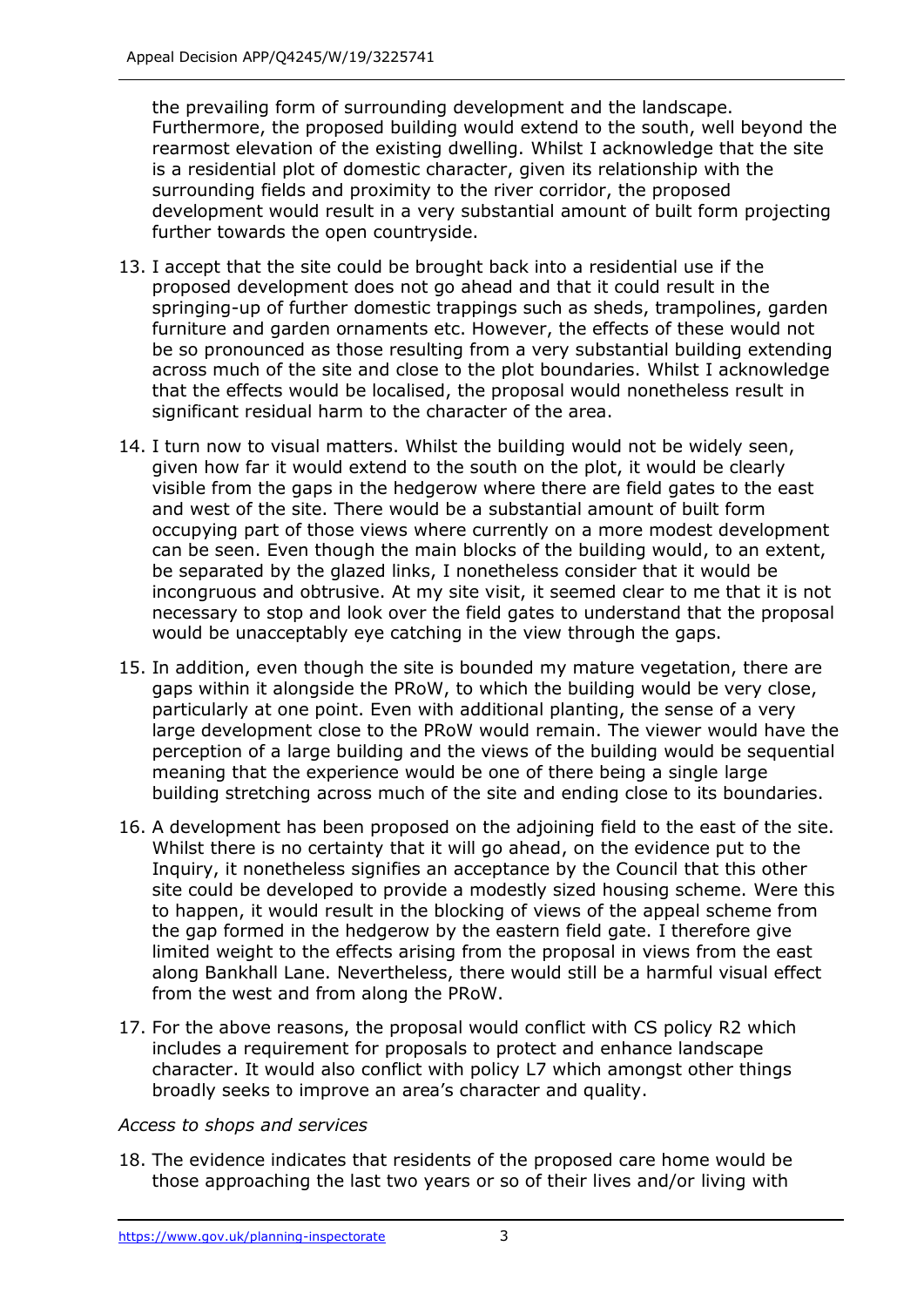dementia. At the Inquiry, the Residents' Group put it to me that having a care need does not equate to immobility and that such people are not a uniform group. That, to me seems to be a reasonable proposition and accordingly, I agree that residents would have very different individual needs.

- 19. It was accepted that the nearest shops and services to the site are located about a mile away in Hale which is well-beyond walking distance or that which could be covered by someone in a wheelchair. Whilst there are bus stops within what would be acceptable walking distance for able bodied people, those who are less ambulant would not be able to access public transport to get to Hale or elsewhere to go shopping or visit a café for example. Thus, residents of the care home would be reliant on motorised transport for shopping trips and the like.
- 20. I acknowledge that many visits to shops etc would be undertaken by means of a Care UK-operated minibus or by family and friends in a car. However, I have no clear details of how the minibus service would be operated to accord with individual needs or how it would be shared with other Care UK homes. I cannot therefore be certain that it would provide an acceptable service to ensure residents were able to get out to a local centre.
- 21. Notwithstanding this, residents of the care home might wish to take a short, gentle stroll 'around the block'. At my site visits, I noted that the pavements along Bankhall Lane are narrow, which would make it difficult for a resident to walk alongside a carer or to provide for wheelchair access. The PRoW next to the site is also of constrained width and does not have an even surface which, at times, may also be very muddy. Thus, there are practical issues that cast doubt over its suitability as a walking route for future residents of the care home.
- 22. Planning Practice Guidance says that inclusive design can help older and disabled people live more independently and reduce health and social care costs. This includes considerations around transport infrastructure and the ease and comfort of movement on foot and with mobility aids between homes, services and town centres. This supports the Framework requirement for developments to address the needs of people with disabilities and reduced mobility in relation to all modes of transport.
- 23. I accept that the nature of residents would make it extremely unlikely that many would be able to leave the care home unaccompanied, irrespective of the prohibitive distances to shops etc. However, that does not mean that those who could should not be able to and for the above reasons, they would be prohibited from doing so. For some residents, even though they would be able to walk around the building, the sense would be one of being unable to leave the site.
- 24. Moreover, such a situation appears to be at odds with Care UK's own standards in relation to those living with dementia which are set out in its publication Good to go – A guide to dementia-friendly days out<sup>2</sup>. This actively encourages simple trips out including walks around the block. At my site visit to the Abney Court home, I observed that it is situated within a parkland that residents can access for an accompanied walk. This aligns with the dementia-friendly set-up promoted by Care UK and is a very different scenario to the one before me.

j <sup>2</sup> See Appendix 1 to Appendix 3 of Mr Hinds' Rebuttal Proof of Evidence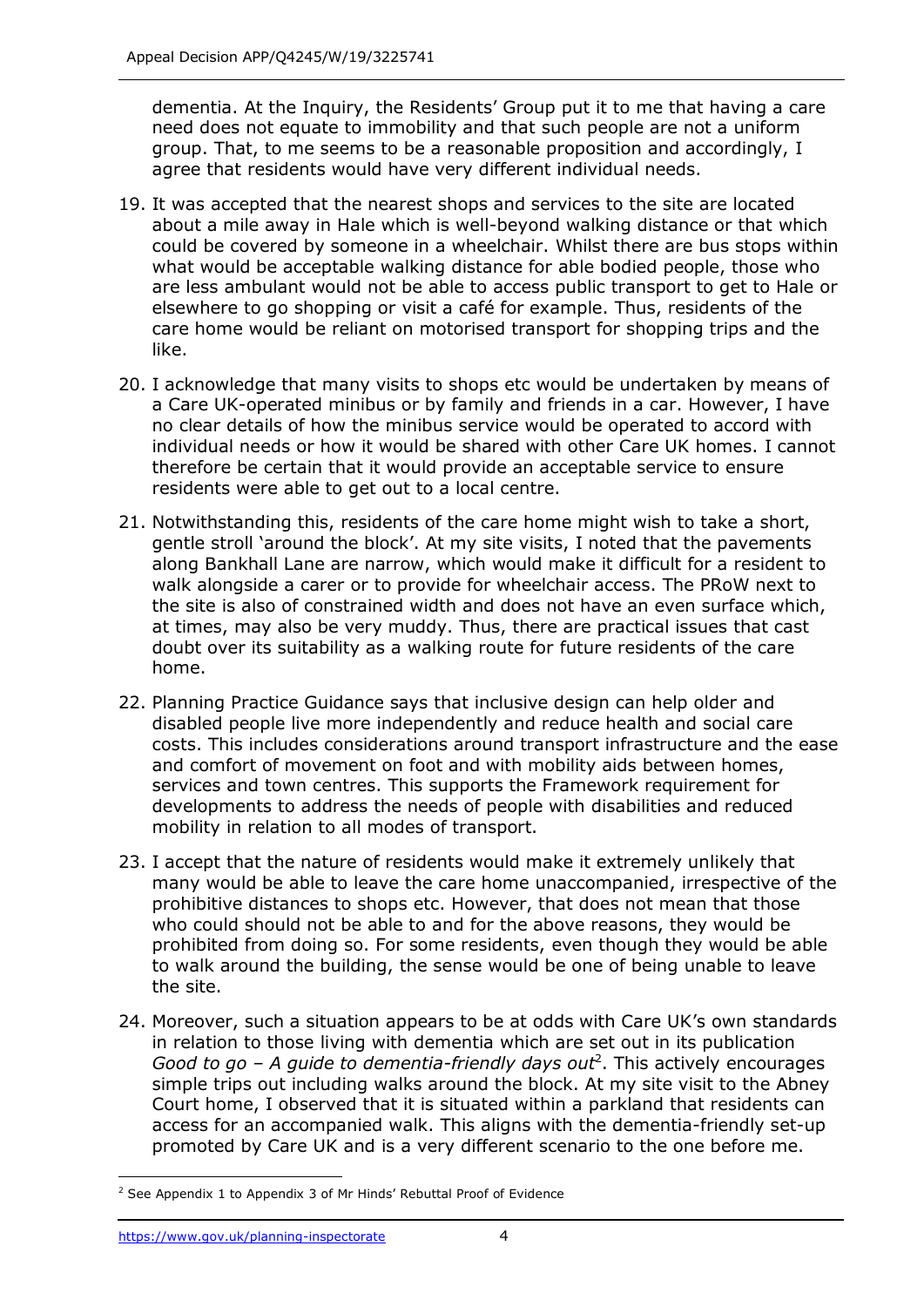- 25. Whilst residents of the home could be visited by school and community groups from outside, that does not replace the need for people to feel as though they are a valued part of local society by getting out into the local community. It seems to me that the importance of simple pleasures such as a short walk around the local area are extremely valuable to those in the very latter stages of their lives and/or living with dementia. In this regard, the proposal would fail to meet the needs of its residents. I turn now to travel considerations in relation to care home staff and visitors.
- 26. There are two bus services (nos. 283 and 284) that run between Warburton Green and Altrincham Interchange, stopping at Hale Barns, Well Green and Hale and there are stops within an acceptable walking distance of the site. I have been provided with the timetable for these routes and consider the services to be reasonably frequent on Mondays to Saturdays although there would be a much more limited service on Sundays and public holidays.
- 27. I acknowledge that as both routes are circular, the journey in one direction would be of greater duration. However, those durations would still be relatively short and in my view would not put staff and visitors from using the bus services. Furthermore, staff shift times are not yet set and could be tailored to accord with the availability of public transport as part of a Travel Plan. This is a matter that could be addressed by condition.
- 28. Overall, I am satisfied that the availability of public transport would be sufficient to provide an alternative to the use of the car to get to and from the site for staff and visitors. Whilst it might not completely replace it, it would be acceptable in meeting the Framework requirement to ensure that appropriate opportunities to promote sustainable transport modes can be - or have been taken up, given the type of development and its location.
- 29. To conclude on this final main issue, whilst I have not found harm in relation to the accessibility of the site for staff and visitors, I have identified significant shortcomings in the ability of residents to lead as independent a life as possible. Thus, the proposal conflicts with the Framework.

#### *Living environment and the model of care*

- 30. Part of the Appellant's and Residents' Group's evidence focused on the design of the scheme relative to its proposed external environment and whether it would provide an acceptable place to live. The Resident's Group suggested that the feel of the care home would be "institutional".
- 31. At the Inquiry, I heard evidence from the Residents' Group<sup>3</sup> that the model of care for those in the latter stages of their lives and/or living with dementia is changing. It was put to me that the ethos of care in the community extends to residential care homes and that the independence of residents should be maintained as far as possible within a dignified care package. I share the Residents' Group's view (which is also supported by the Council), that achieving this goes beyond operational management and in my view, design and the consequent living environment should be at the heart of such an ethos and relates directly to the model of care.
- 32. I have no reason to doubt the Resident's Group's evidence that there is a move away from larger homes to smaller ones. However, at my visit to the Abney

j <sup>3</sup> The evidence of Prof Woodcock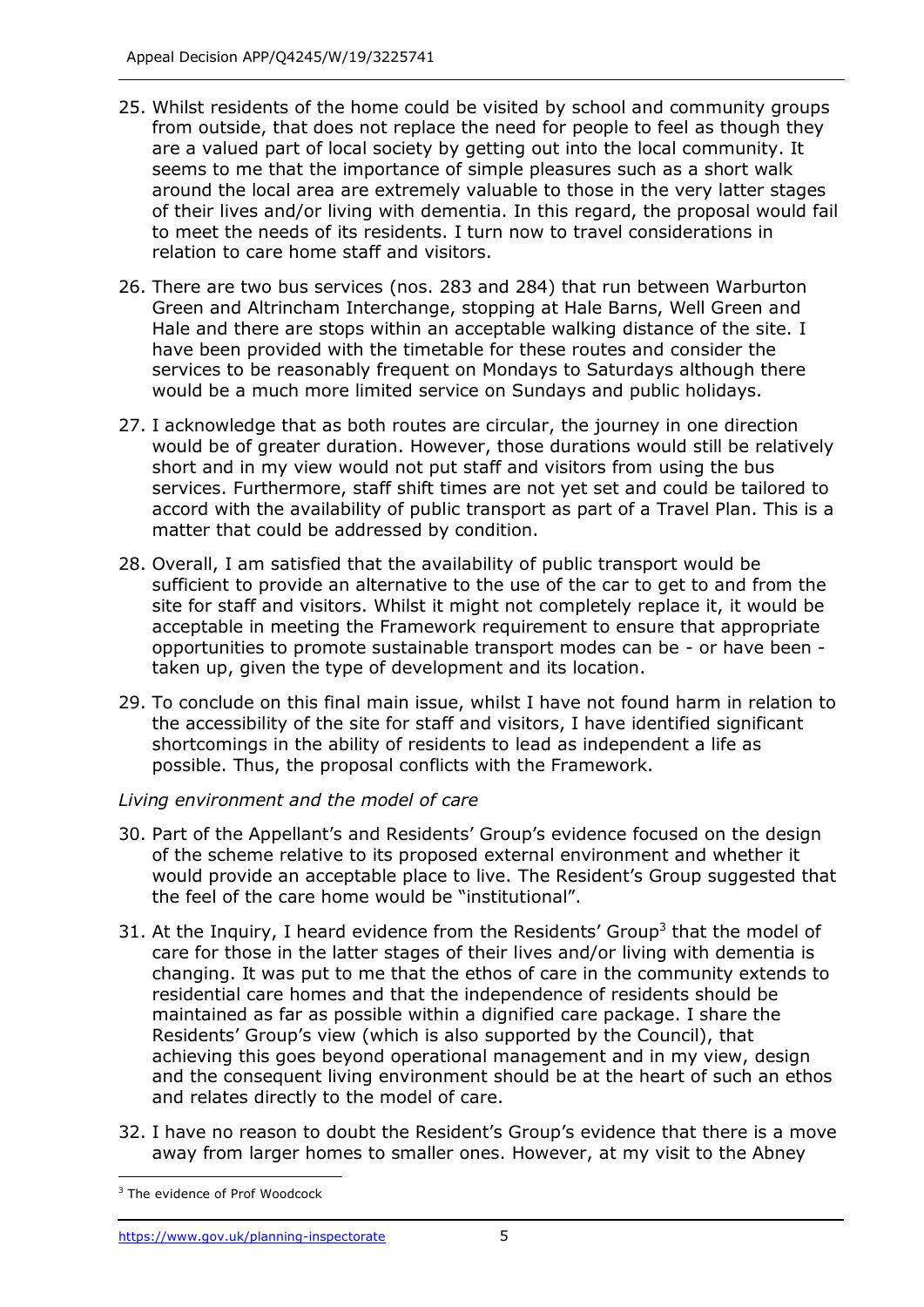Court home, I was able to view the various parts of the building and its immediately surrounding outdoor spaces. Inside, the home had a pleasant feel and was light and airy. It had a good range of facilities such as a hair salon and a cinema in addition to various lounges, dining rooms and games rooms. Outside, the gardens were well laid out to provide areas for sitting out and for gardening in raised planting beds for those willing and able to do so. Moreover, residents of Abney Court have direct access to the surrounding parkland for recreation. I did not leave with the impression that the home did not provide an acceptable living environment or model of care for its residents.

- 33. However, as already set out, the proposed building would occupy a large proportion of the site. Consequently, the grounds around it would be constrained and limit the opportunities for enjoying the external environment. Whilst residents would be able to see beyond the site to the pleasant rural landscape, to my mind this would only serve to reinforce their sense of containment.
- 34. Whilst the proposed courtyard garden would be of acceptable size and there would be a reasonable amount of space next to the western part of the building, the proximity of the site boundaries to the other parts of the building would not provide comfortable outdoor spaces. The Appellant has pointed out that the ratio of outdoor space to the building compares very favourably with other care homes in the local area. However, that is not a valid reason to provide a facility with what I consider to be very constricted areas of outdoor space, particularly between the eastern and southern façades of the building and the site boundaries. Given that the proposal would provide 64 bedrooms, the overall amount of outdoor space would be insufficient.
- 35. There are clear differences in the living environment at Abney Court and those that would be provided by the appeal scheme. In combination with the poor access to the local area around the site, the proposal would not provide an external environment of acceptable usability thereby having a detrimental effect on its residents' quality of life. The design of the appeal scheme would not provide an acceptable living environment or model of care thereby running counter to the Framework and PPG.

# *Designated heritage assets*

- 36. The appeal site sits outside but next to the South Hale Conservation Area (CA). Notably, within the South Hale CA – Supplementary Planning Document SPD5.21 Conservation Area Appraisal – March 2017 (CA SPD) site was excluded from the CA. The appraisal concluded that a section of the CA between Bankhall Lane and Rappax Road to the east contains numerous pockets of mid to late 20<sup>th</sup> century development of insufficient quality or historical architectural character to warrant inclusion in the CA. The appeal site is referred to specifically.
- 37. The CA covers an extensive area, mainly to the north of the appeal site. It comprises a verdant and spacious residential area and there is commonality in the style of many dwellings. Having said that, overall, there is a mix of dwelling styles and periods of design. The character and appearance of the dwelling on the appeal site is not unique to the area. My observations chime with the 2017 CA Appraisal, which identifies that the design of many of the newer houses is not representative of the Victorian and Edwardian buildings elsewhere within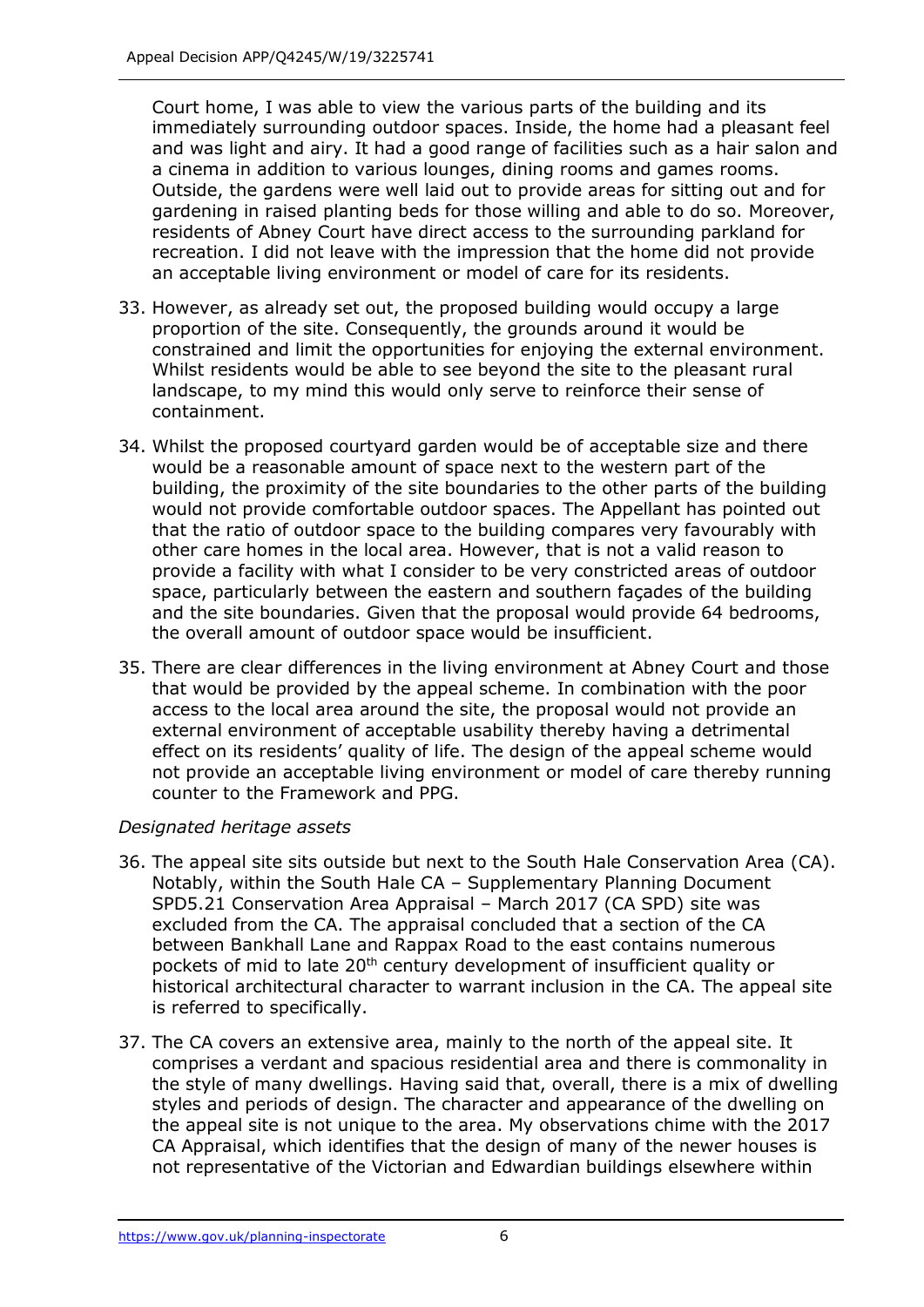the CA. The site's predominantly rural surroundings place it within a distinctly different context to the mainly built-up CA.

- 38. At the Inquiry, the Council accepted that the effects of the proposal on the setting of the CA would affect only a small part of it but nonetheless argued that the significance of the CA as a whole would be diminished.
- 39. The proposed building would consist of four brick-built main blocks joined by glazed links. Each of the main blocks would have pitched roofs of varying heights and forward-facing gables with fenestration of domestic appearance and scale. The glazed links would be of simple form and their height would be about level with the eaves of the main blocks. Thus, they would appear subservient to them and each block would have the general appearance of a detached house, albeit that they would be joined by the glazed links.
- 40. Notwithstanding that there would be a significant amount of activity within the glazed links, because of their subservient scale to the main blocks and contrasting materials, the overall impression of there being separate main buildings would remain.
- 41. I consider that the design of the proposal would be of a good standard and would not be at odds with the overall mix of dwelling styles in the CA. Moreover, set against the character and appearance of the existing dwelling including its sprawling single-storey elements, purely in design terms, the proposal would have at worst, a neutral effect and would not therefore appear discordant with the character or appearance of the CA.
- 42. The proposed new access would allow for a greater extent of views into the site than is currently the case, and this would enable the viewer to see a substantial parking area and the resulting increased amount of vehicular parking and activity. However, views into the site would be transient. Moreover, because of the existing vegetation within the site, the parking area would not be seen in its entirety. Accordingly, the proposed changes to the site's frontage would not have a material effect on the appreciation of the historic significance of the CA in views from along Bankhall Lane.
- 43. It was put to me that the glazing between the main blocks would result in reflection towards the CA when struck by direct sunlight and that this would be at odds with the residential surroundings and thereby harmful to the CA.
- 44. The appellant provided a drawing<sup>4</sup> showing the path of the sun during February, June and October. I have no reason to consider this evidence to be inaccurate and indeed its' accuracy was not challenged by the Council or the Residents' Group. The drawing shows that the northern elevation of the building would receive direct sunlight for only a short period at around 1600 in June and even then, it would reach only a small part of the glazed link in that elevation. The effects of the sun reflecting off the glazing would also be mitigated by the trees and hedges fronting the site. The level of possible glare would not detract from the appreciation of the CA's historic significance.
- 45. The site contains a pond and it was suggested by the Council that its location accorded with that shown on historic maps and that it loss would have a detrimental effect on the heritage value of the area. However, even if that is the case, the pond is of domestic appearance – being edged by walling and

 4 ID09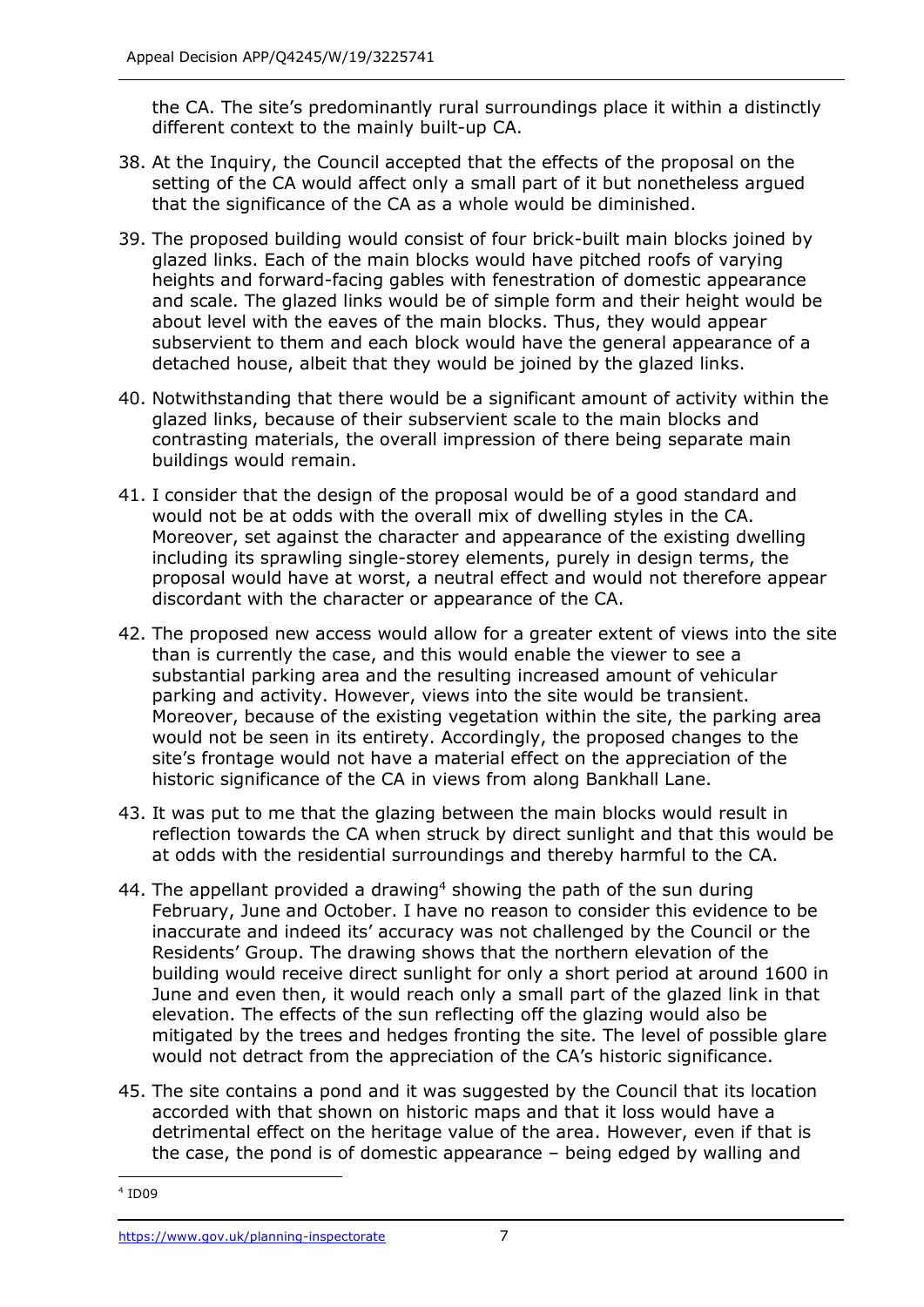paving, and it occupies what is now a domestic garden. Any contribution it makes to the historic environment is in my view, negligible.

- 46. Pulling all of this together, I do not find there to be compelling reasons to conclude that there would be harm to the significance of the CA as a whole.
- 47. In addition to the CA, nearby Bank Hall is a grade II listed building. The parties agree that because of the separation distance between the site and Bank Hall along with the intervening vegetation and green field, no harm would be caused to the significance of the listed building. I have no reason to take an alternative view.
- 48. The proposal therefore accords with policy R1 of the Trafford Local Plan: Core Strategy (2012) (the CS), which amongst other things, requires proposals to demonstrate how they will preserve or enhance the CA and its wider setting. The proposal also accords with the CA SPD. However, it is agreed that policy R1 does not reflect the expression of national policy in the Framework. I have no reason to take an alternative view and agree with the parties that the policy is not up-to-date and should not be given full weight. However, insofar as the policy seeks to protect the historic environment, it can be given some, albeit limited, weight.
- 49. My above conclusions on the absence of harm to the significance of the CA and to Bank Hall mean that the proposal does not conflict with the objective to conserve and enhance the historic environment as set out in the Framework.

#### *Protected species*

- 50. In this appeal, the relevant species are bats and Great Crested Newts (GCNs). Both are European Protected Species.
- 51. At the Inquiry, it was agreed between the Council and Appellant that the harm to bats could be avoided through appropriate mitigation measures secured by the imposition of suitably worded planning conditions. From all that I have read and heard, I am satisfied that mitigation could be achieved through that mechanism and that there would be no material adverse harm to bats arising from the proposed development. I turn now to GCNs.
- 52. The appeal site is host to a disused swimming pool and a pond. The Appellant's GCN survey has identified that both are being used by a medium population of GCNs (i.e. where peak count is 11-100). The swimming pool is being used by them for breeding. In addition to these water bodies, the existing garden areas within the site provide terrestrial habitat of moderate foraging value and there are numerous areas that provide shelter and hibernation sites.
- 53. The Conservation of Habitats and Species Regulations 2017 (the Regulations) transposed into UK law, the European Union Directive 92/43/EEC (the Habitats Directive). The Habitats Regulations include a strict system of protection for European sites and European Protected Species. Amongst other things, they place a duty on decision-makers to have regard to the requirements of the Habitats Directive in the exercise of their functions. In addition to the relevant provisions of the Wildlife and Countryside Act 1990, this role is also supported by the Framework.
- 54. Framework paragraph 170.d) indicates that planning decisions should minimise impacts on and provide net gains for biodiversity, including by establishing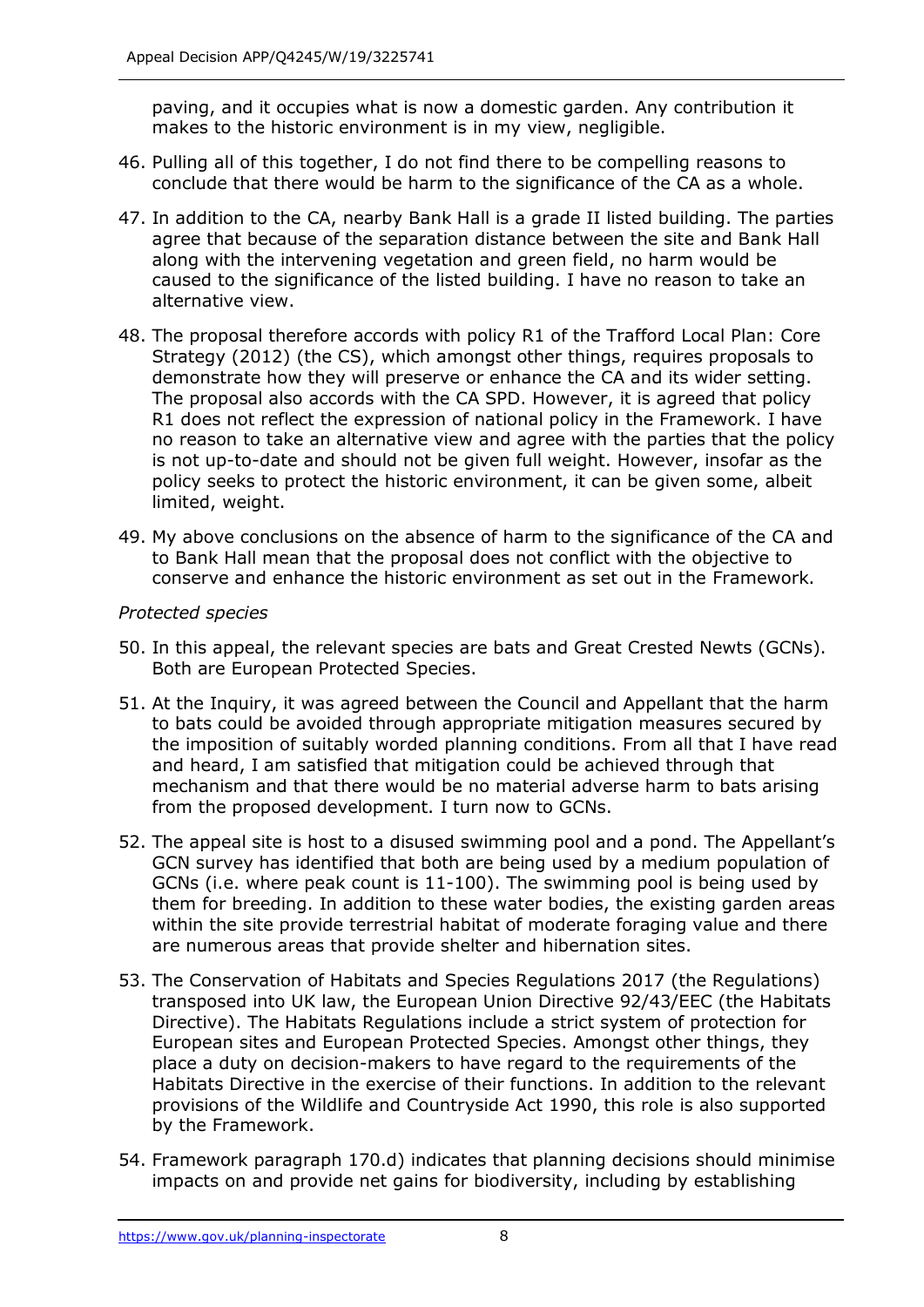coherent ecological networks that are more resilient to current and future pressures. Paragraph 175.a) indicates that if significant harm to biodiversity resulting from a development cannot be avoided (through locating it on a site with less harmful impacts), adequately mitigated, or, as a last resort, compensated for, then planning permission should be refused. This is referred to in PPG as the 'mitigation hierarchy'<sup>5</sup> .

- 55. The implication of this approach is that the proposed development should ideally be designed and constructed in a way which avoids effects altogether; if this is not possible then mitigation measures should only be employed where it is not possible to avoid effects altogether, and compensation should only be used where mitigation is not possible. Proposals should ensure that there would be no net loss of biodiversity and preferably a net gain.
- 56. The proposed removal of the swimming pool and pond would result in the loss of a breeding site and another water body used by the GCNs. The Council calculates that the proposed development would result in almost a 45% reduction in the amount of terrestrial habitat currently on the site.
- 57. The proposal includes the creation of two new ponds in the south-western corner of the site. They would be shaded by existing trees and other boundary vegetation. The shading effects would be compounded by the proposed tree planting along the southern site boundary. However, whilst such a situation may not be an ideal one, I am satisfied that the effects of shading would not be so severe to prohibit the establishment of suitable aquatic vegetation in the new ponds and that technical measures are available to ensure it. Furthermore, the pond habitat could be managed to ensure long-term favourable breeding conditions for the site's GCN population. This is a matter that could be addressed by means of a suitably worded condition.
- 58. Moreover, the ponds would be located close to the boundary hedgerows which would provide good foraging, refuge and hibernation opportunities for GCNs. Whilst there would be an overall reduction in terrestrial habitat on the site, it is currently of poor quality, being mostly made up of amenity grass and areas of hardstanding. I acknowledge that the new GCN habitat would occupy a more constrained area within the site, but it would nonetheless be tailored to the requirements of the GCNs' terrestrial needs. In addition, the newly created habitat would be geographically well-located to other areas of suitable foraging habitat beyond the site's boundaries.
- 59. In the event of planning permission being granted, NE would need to be satisfied that suitable measures were in place before a licence was granted. Without such a licence, the development could not proceed. Thus, there are adequate safeguards in place to ensure the long-term viability of the site's GCN population.
- 60. In reaching my conclusions on this third main issue, I have had regard to the findings of the Inspector in the Shepshed appeal<sup>6</sup>. In the case before me, the situation is very different in that there are clear proposals for GCN mitigation including new ponds, terrestrial foraging habitat, and features to provide for hibernation and refuge. Therefore, I do not consider that a meaningful comparison can be drawn with that other case and the one before me.

<sup>-</sup><sup>5</sup> Paragraph 018 Reference ID: 8-018-20140306

<sup>6</sup> APP/X2410/W/18/3213386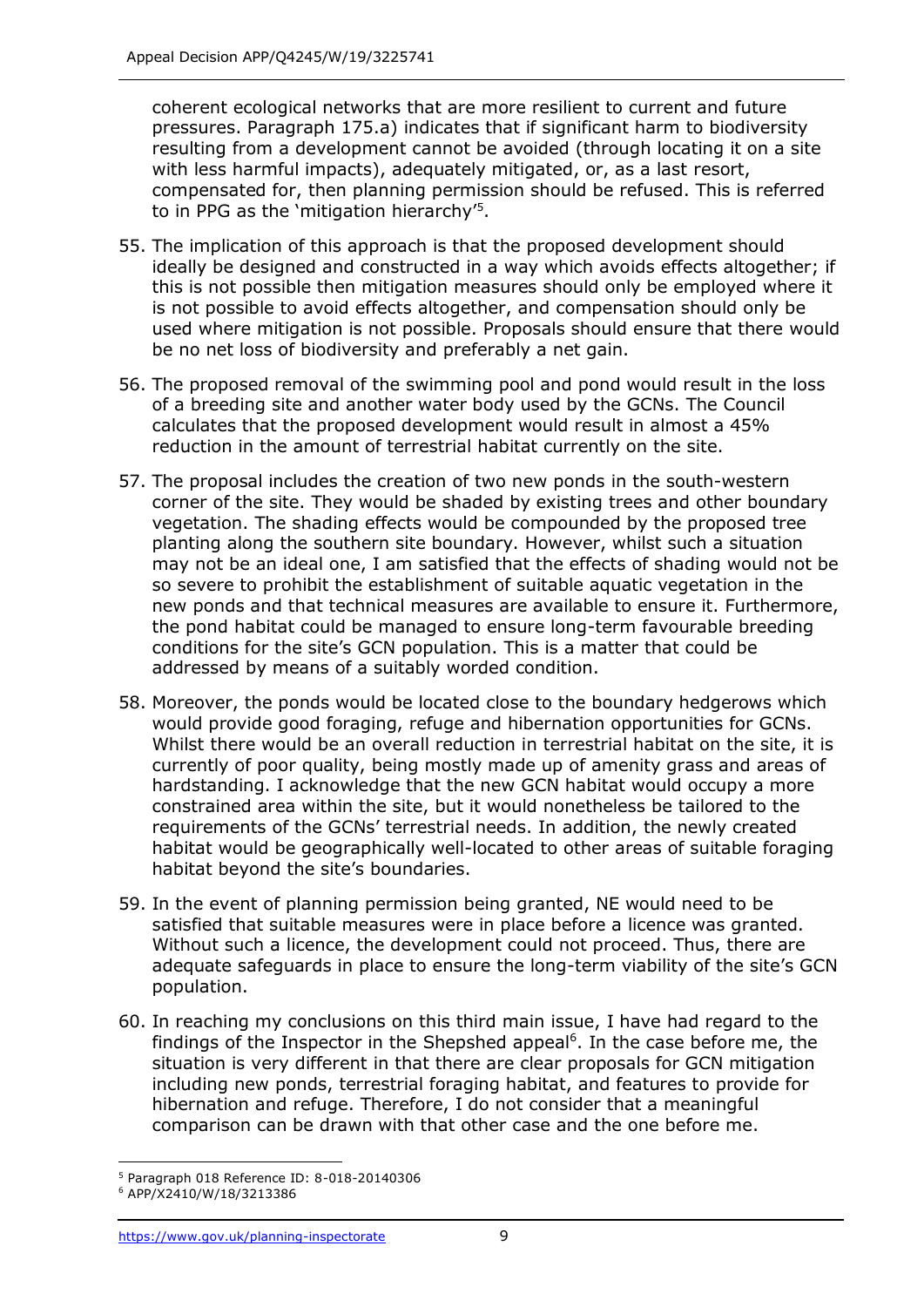61. Pulling all of this together, I do not consider that the proposal would result in harm to GCNs. Accordingly, the proposals do not conflict with CS policy R2 which amongst other things, includes a requirement to protect biodiversity. Neither is there conflict with the Framework.

# **Planning Balance**

- 62. It is agreed that the Council cannot currently demonstrate a five-year supply of deliverable housing sites (the 5-year HLS) and that paragraph 11 of the National Planning Policy Framework (the Framework) is engaged. The accepted position is that the Council can demonstrate a 2.5 years HLS. Thus, there is a pressing need for housing in the borough.
- 63. It is also agreed that the proposal would equate to the provision of 35 homes through the release of housing stock back to the market as people enter the care home. In an area where there is a clear need, the provision of 35 homes would make a useful contribution to the availability of housing in the Borough in support of the Government's objective of significantly boosting the supply of homes. This attracts considerable weight in favour of the scheme.
- 64. Whilst the Council and Appellant have used different assessment models, both indicate a growing numerical year-on-year demand for care home places in the borough between 2019-2035. The importance of planning for the housing needs of older people is advocated in PPG.
- 65. The parties' views diverge on whether the calculations of existing bed spaces should include those with a rating lower than 'good' as ascribed by the Care Quality Commission (CQC). The Appellant seeks to discount them from the supply. The CQC ratings are something of a moveable feast as a care home with a below-standard rating may improve prior to its next CQC inspection and it would be logical to conclude that the operator would have an interest in ensuring such improvements.
- 66. Notwithstanding this, even if below standard, those bed spaces still exist, and people have a choice of which home they go into. Such decisions may be based on its geographical location as much as they might have to do with the home's CQC rating. Moreover, there is no evidence before me to indicate that homes falling below the standard are set to close, so those beds should be counted as part of the supply. In any case, a home assessed as 'requires improvement' may have been rated as such for non-care reasons so the standard of care itself might be perfectly acceptable. For these reasons, I do not agree with the Appellant's approach.
- 67. In addition to all of this are considerations related to the geographical location of the site when looked at in terms of localised areas of need. The Residents' Group highlighted that areas with higher levels of deprivation are those most in need of care home provision as there is a correlation between diseases such as dementia and social deprivation. I find this argument to be compelling. The proposed development would not be in in a location that would address the needs of people with conditions linked to social deprivation.
- 68. Whilst the provision of care home places may also constitute a benefit of the appeal scheme, for the reasons I have just given, those benefits are substantially tempered.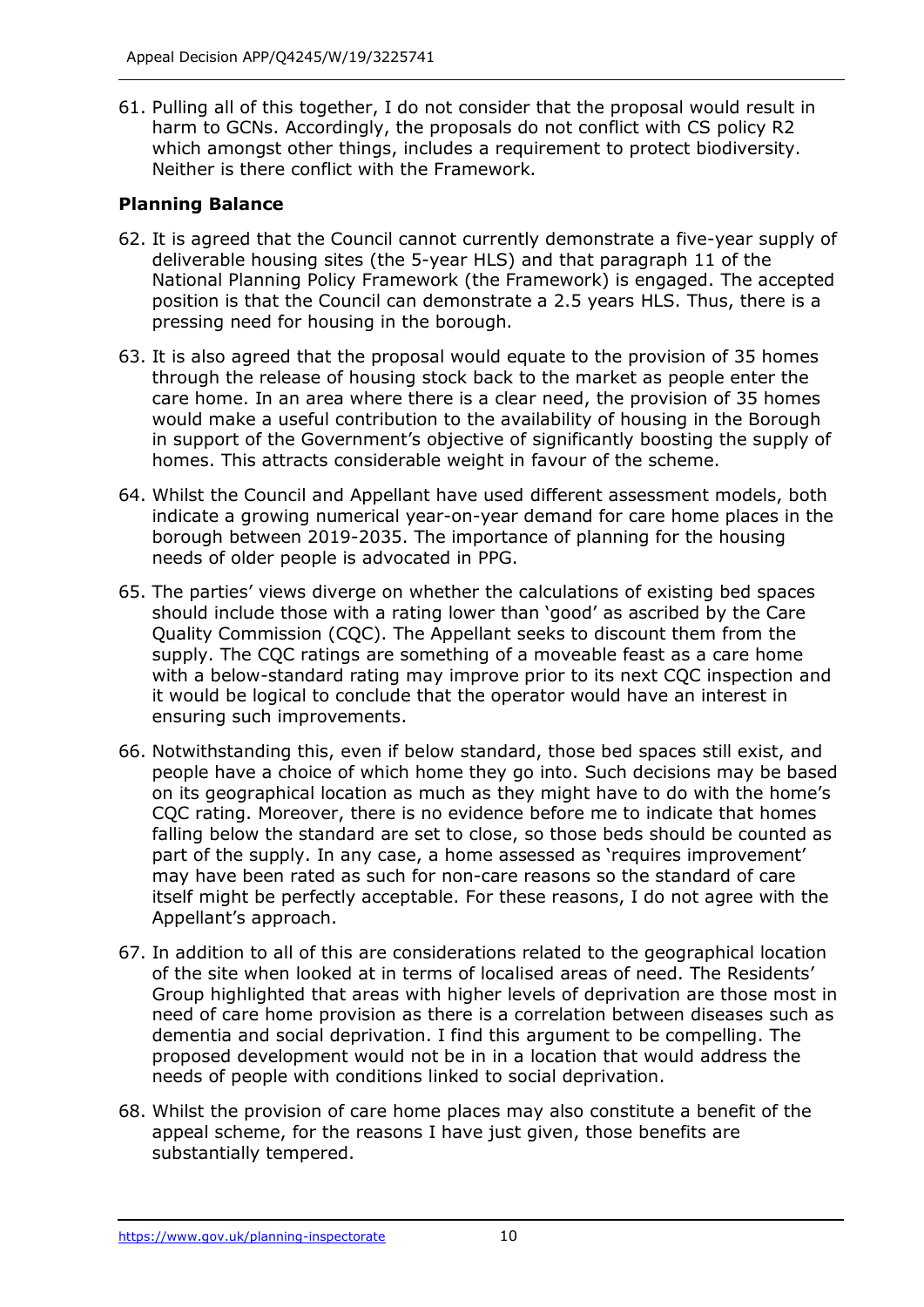69. Set against the benefits of the appeal scheme are the conflicts with development plan and Framework policies relating to the character and appearance of the area, the design and care model of the scheme and the unacceptable access to the local area for the care home's future residents. I give significant weight to each of these conflicts.

# **Planning Obligation**

70. The UU provides for a financial contribution towards green infrastructure, the provision of which is required by CS policy R3. A Community Infrastructure Levy Regulations (CIL) Compliance Statement sets out the specific sites where the contribution would be used. On the basis of the evidence before me, I am satisfied that the contribution would meet the relevant tests. However, as I am dismissing the appeal for other substantive reasons, I do not consider this matter further.

# **Conclusion**

71. I have found that the appeal scheme would result in some benefits, but they are significantly and demonstrably outweighed by the clear identified harms. Consequently, there is no reason to take a decision other than in accordance with the development plan. The appeal does not succeed.

# *Hayden Baugh-Jones*

Inspector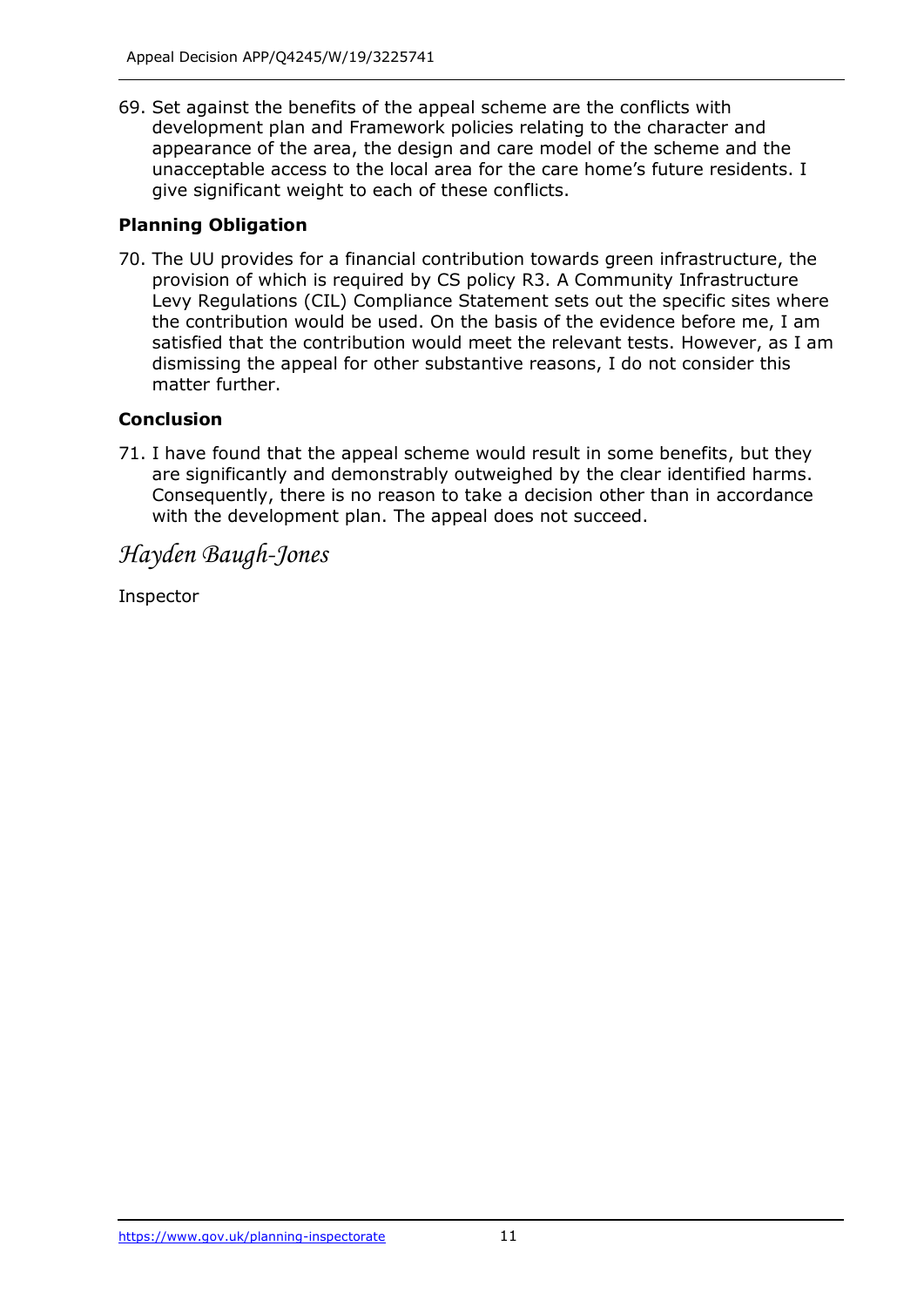### **APPEARANCES**

# FOR THE LOCAL PLANNING AUTHORITY:

| Ruth A Stockley of Counsel      |                                                             | Kings Chambers. Instructed by<br><b>Trafford Borough Council</b> |
|---------------------------------|-------------------------------------------------------------|------------------------------------------------------------------|
|                                 | She called                                                  |                                                                  |
|                                 | Nicholas Folland BA(Hons) DipLA CMLI                        | <b>Barnes Walker Ltd</b>                                         |
|                                 | Elisabeth Lewis BA(Hons) DIP TP<br>(Conservation) MRTPI     | <b>Trafford Borough Council</b>                                  |
|                                 | Teresa Hughes MSc CIEEM                                     | Greater Manchester Ecology<br>Unit                               |
|                                 | Dr Karen Ahmed BSc PGDip(Dist.)<br>MA SW MA CPM(Dist.) HCPC | <b>Trafford Borough Council</b>                                  |
|                                 | Bethany Brown BA(Hons) Dip TP MRTPI                         | <b>Trafford Borough Council</b>                                  |
| FOR THE APPELLANT:              |                                                             |                                                                  |
| Paul G Tucker of Queens Counsel |                                                             | Kings Chambers. Instructed by<br>Jeremy Hinds, Savills           |
|                                 | He called                                                   |                                                                  |
|                                 | Mark Flatman BA(Hons) DipLA (Hons)<br><b>CMLI</b>           | Liz Lake Associates                                              |
|                                 | Jen Kedgley BA (Hons) MSc                                   | Heritage Collective                                              |
|                                 | Dr Katy Read CEcol MCIEEM CEnv<br>MCIWEM C.WEM DipSM        | Middlemarch Environmental                                        |
|                                 | John Thompson BEng MIHT CMILT                               | SK Transport Planning Ltd                                        |
|                                 | Howard Clayton BA(Hons) Dip.Arch RIBA                       | C Squared Architects                                             |
|                                 | Jeremy Hinds BA(Hons) MSc                                   | Savills                                                          |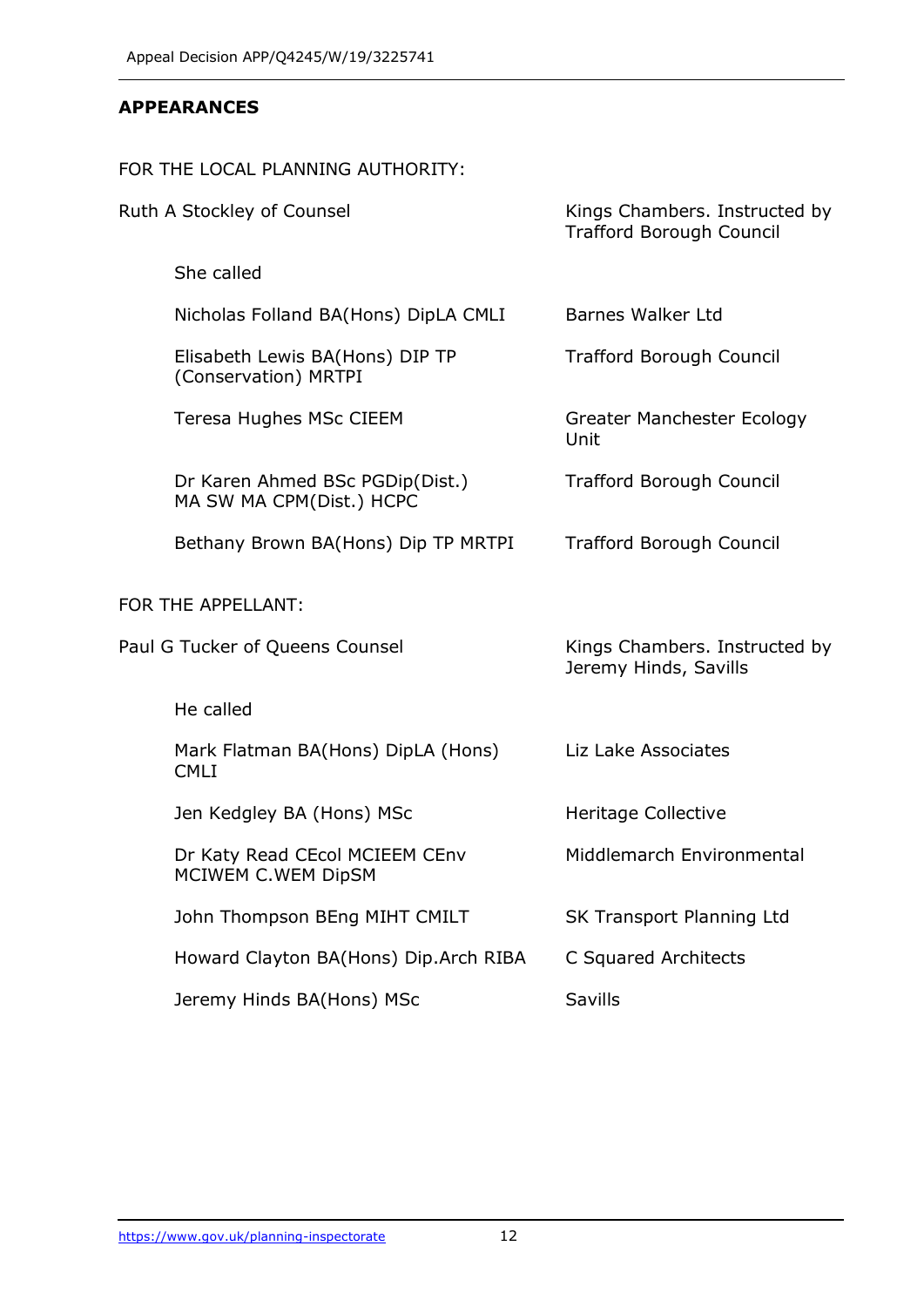#### FOR THE HALE AND BOLLIN RESIDENTS' GROUP:

| Freddie Humphreys of Counsel                                    | Kings Chambers. Instructed by<br>the Hale and Bollin Residents'<br>Group |
|-----------------------------------------------------------------|--------------------------------------------------------------------------|
| He called                                                       |                                                                          |
| Prof Ashley Woodcock OBE MD BSc<br>MBChB FERS FFPM FMedSci FRCP | Consultant Physician                                                     |
| Jane Simpson RIBA NRAC                                          | Jane Simpson Access                                                      |
| Ruth Jackson BA MRUP MRTPI                                      | Ruth Jackson Planning                                                    |
| <b>INTERESTED PARTIES:</b>                                      |                                                                          |
| John Gower Jones                                                | Local resident                                                           |
| Daniel Laffly                                                   | Local resident                                                           |
| Andrew Brady                                                    | Local resident                                                           |
| <b>Tim Heatley</b>                                              | Local resident                                                           |
| Dave Fricker                                                    | Local resident                                                           |
| Jeremy Williams                                                 | Local resident                                                           |
| Dave Richardson                                                 | Local resident                                                           |
| Michael Jefferies                                               | Local resident                                                           |
| Stephen Hodder MBE PPRIBA                                       | Local resident                                                           |
| Fiona Woodcock                                                  | Local resident                                                           |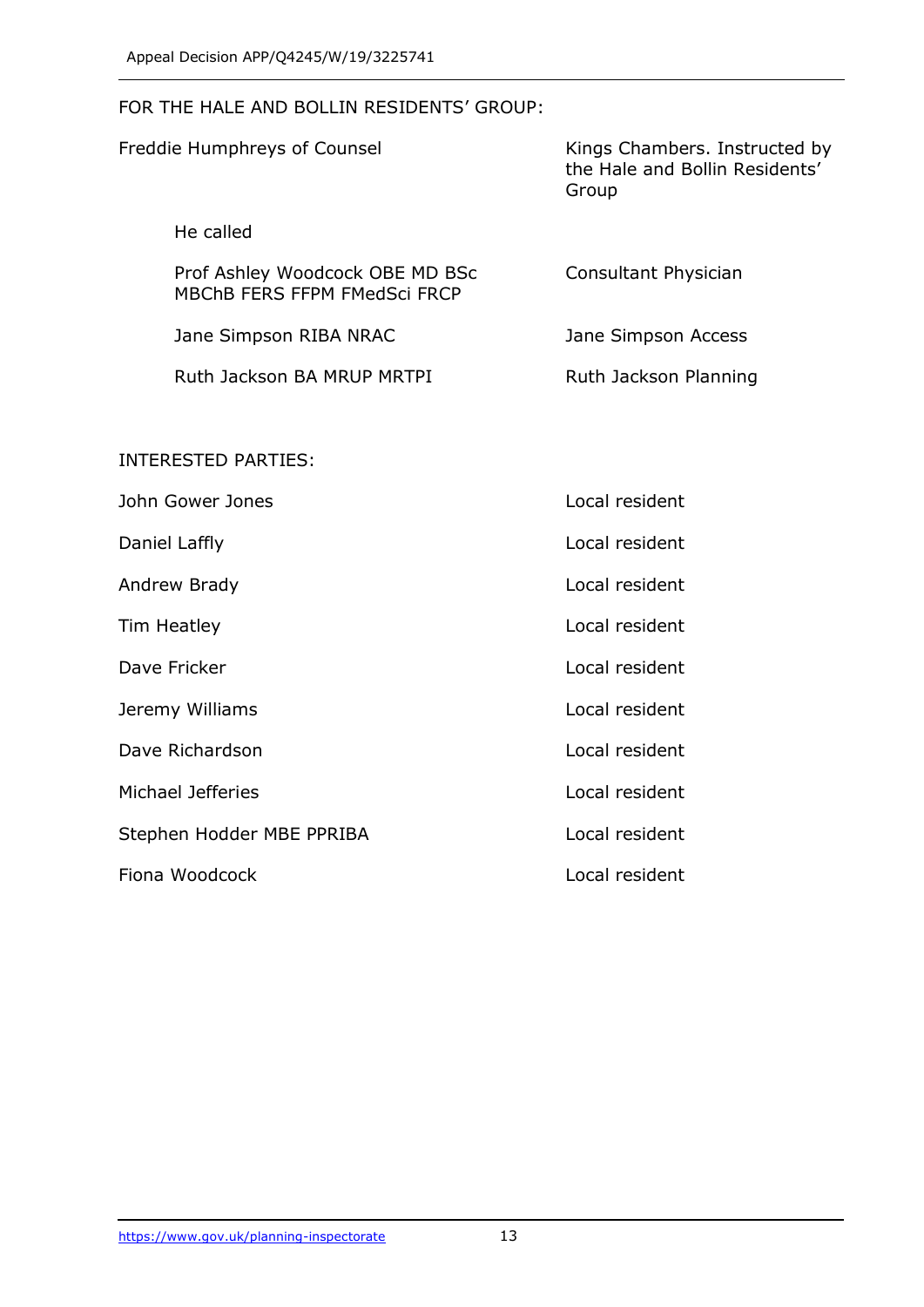# **DOCUMENTS SUBMITTED AT THE INQUIRY**

- ID01 Dr Karen Ahmed's Rebuttal Proof of Evidence Summary
- ID02 Teresa Hughes' Supplementary Evidence and Rebuttal Proof of Evidence Summary
- ID03 Arboricultural Impact Assessment Update
- ID04 Opening Submissions on behalf of the Appellant
- ID05 Opening Submissions on behalf of the Council
- ID06 Opening Submissions on behalf of the Hale and Bollin Residents' Group
- ID07 Copy of suite of plans
- ID08 Un-signed planning obligation
- ID09 Sun path drawing
- ID10 Draft Statement of Common Ground on need
- ID11 Revised Layout Plan
- ID12 Revised Boundary Treatment Plan
- ID13 283/284 bus timetables
- ID14 Site Sections Plan
- ID15 Draft planning conditions
- ID16 Planning and Development management Committee Minutes, 9 May 2019
- ID17 Email correspondence in relation to pre-application
- ID18 Table index on need
- ID19 Errata list to Mr Hinds' Proof of Evidence (email)
- ID20 Update to ID18
- ID21 Updated PPG on Housing for Older People
- ID22 Update to ID15
- ID23 Update on Greater Manchester Spatial Framework
- ID24 Engrossed planning obligation
- ID25 CIL Compliance Statement
- ID26 Bundle of representations from local residents
- ID27 Statement of Common Ground on need figures
- ID28 Signed planning obligation
- ID29 Closing submissions on behalf of the Council
- ID30 Closing submissions on behalf of the Hale and Bollin Residents' Group